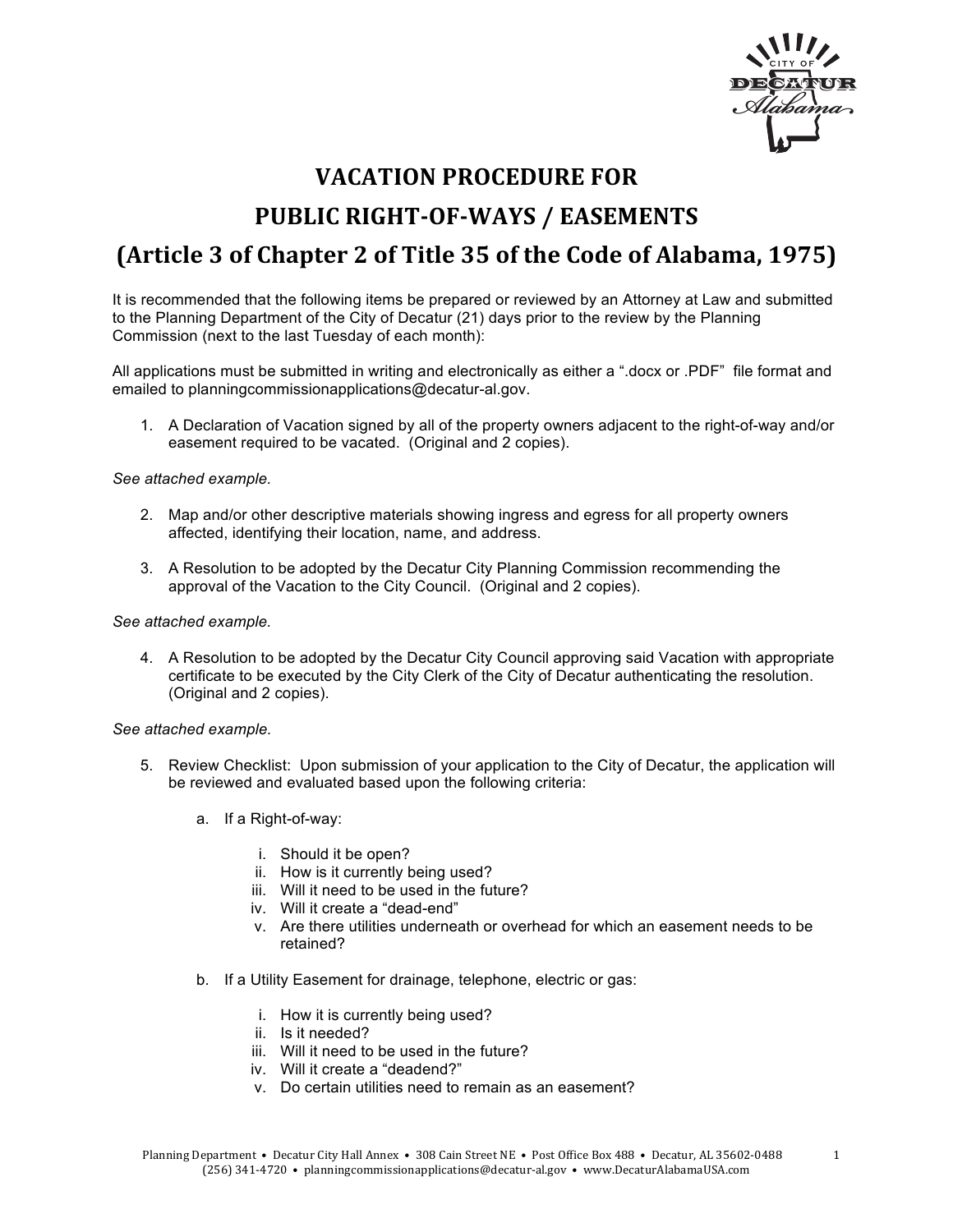

Vacation Procedure con't. Pg. 2

- 6. The entire review and approval process may take one to two months. If there are no unusual circumstances, the Planning Commission hears and may grant the request on the next to the last Tuesday of each month (3:15 pm). Then, at the next City Council meeting (if all conditions are met) the City Council may grant approval. The City Council meets the first Monday of each month in the evening and on the third Monday of each month in the morning.
- 7. Recording Fee: Monies will be requested prior to submission to the City Council.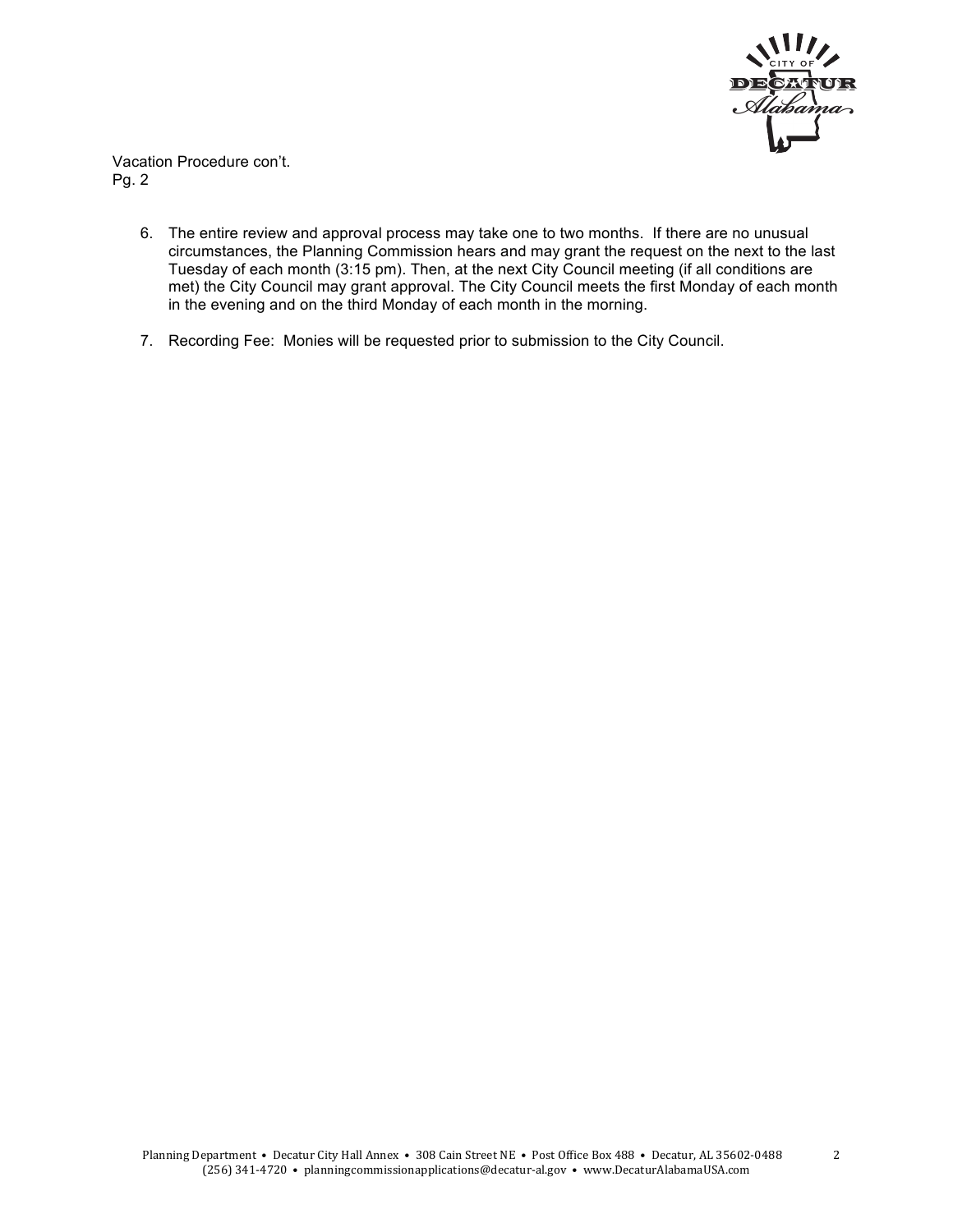**DECLARATION OF VACATION OF EASEMENT / RIGHT OF WAY**

*Please note this is only a sample document. Please contact the Planning Department at 256-341-4720 or planningcommisionapplications@decatur-al.gov with any questions or for a Word document template.*

### **STATE OF ALABAMA )**

### **COUNTY OF MORGAN )**

### **KNOW ALL MEN BY THESE PRESENTS, THAT:**

**OWNER'S NAME** , owner of all of the property adjacent to that certain *drainage, utilities, and telecommunications easement and/or right-of-way* hereinafter described and desiring to vacate the same, does hereby declare that a portion of the *drainage utilities and telecommunications easement and/or right-of-way* heretofore granted to the City of Decatur, Alabama by *subdivision plat of XYZ SUBDIVISION* of record in the Office of the Judge of Probate of Morgan County , Alabama in *Plat Book #, at Page ##* situated in the City of Decatur, Morgan County, Alabama and particularly described as follows, to-wit:

### Insert legal description here

be and the same is hereby vacated and all public rights therein are hereby divested.

It is hereby declared that the said vacation does not interrupt public utilities or required storm drainage access to any areas served by the City of Decatur and that the easement covering the above described property is excessive to the need of the City of Decatur in and about the maintenance and provision of public utilities or storm drainage.

It is further declared that the assent to the foregoing vacation be procured from the City Council of the City of Decatur, the governing body of the municipality in which said easement was located, and shall be assented to by a resolution adopted by said City Council, a copy of which, certified by the Clerk of the City of Decatur, Alabama shall be attached to, and filed and recorded with this written Declaration of Vacation, and further that the assent of the Decatur City Planning Commission to the foregoing vacation shall be procured, and said assent to be evidenced by a resolution adopted by the said Decatur City Planning Commission, a copy of which, certified by the Secretary thereof, shall be attached to and filed and recorded with this written Declaration of Vacation.

### *THE BELOW SECTION SHOULD BE FOR EACH PROPERTY OWNER AS THEY APPEAR ON THE DEED SEPARATELY AND NOTARIZED SEPARATELY.*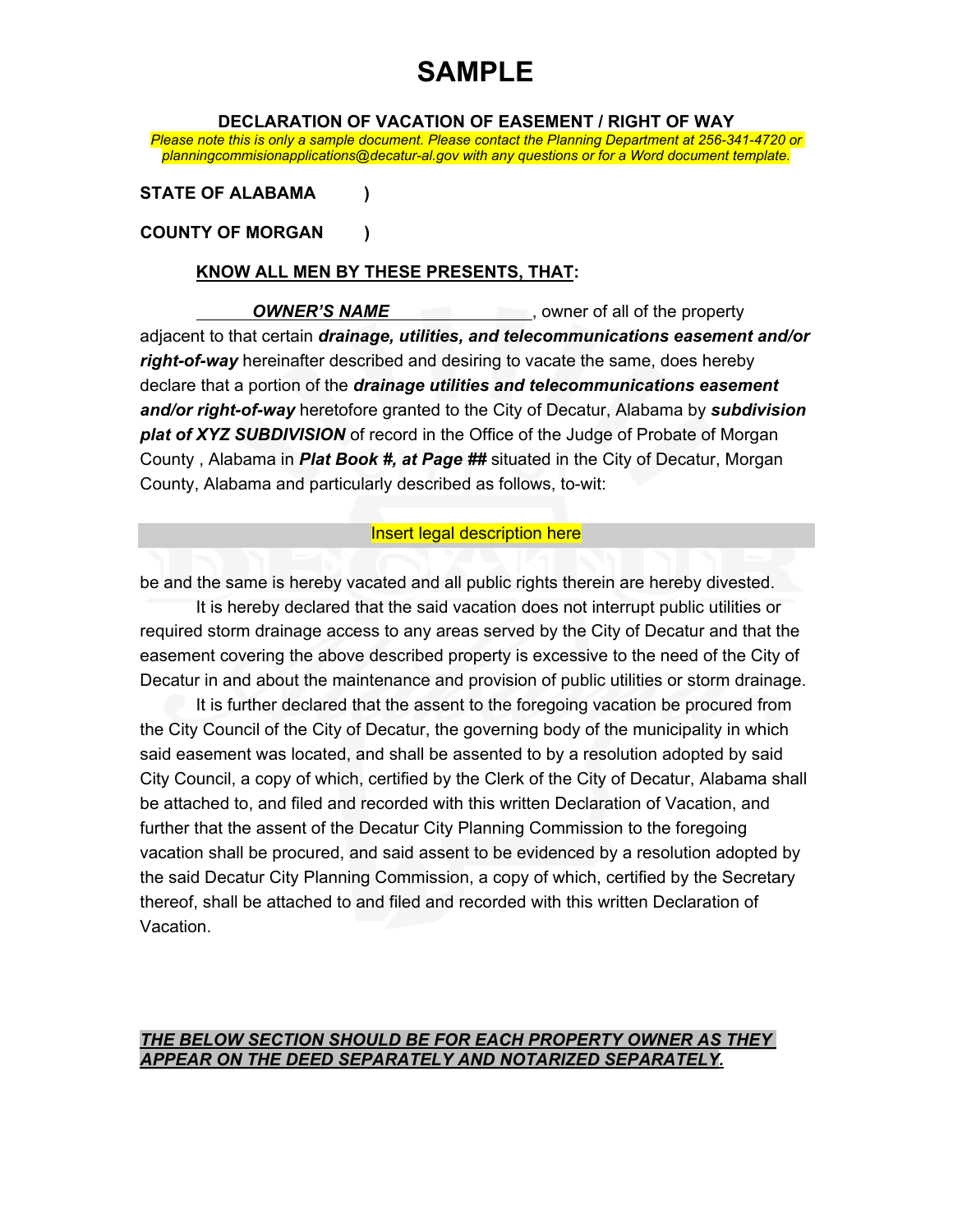| IN WITNESS WHEREOF.                 |        | has caused |
|-------------------------------------|--------|------------|
| this instrument to be executed this | dav of |            |

Applicant's Name

STATE OF ALABAMA (a) COUNTY OF MORGAN (1)

I, the undersigned authority, a Notary Public in and for said County in said State, hereby certify that \_\_\_\_\_\_\_\_\_\_\_\_\_\_\_\_\_\_\_\_\_\_, whose name is signed to the foregoing declaration, and who is know to me, acknowledged before me on this day that, being informed of the contents of the declaration, he executed the same voluntarily on the day the same bears date.

| GIVEN under my hand this                           | _day of              | .20             |
|----------------------------------------------------|----------------------|-----------------|
|                                                    | <b>Notary Public</b> |                 |
| IN WITNESS WHEREOF,                                |                      | has caused this |
| instrument to be executed this _                   | day of               | , 20            |
| <b>STATE OF ALABAMA</b><br><b>COUNTY OF MORGAN</b> | Applicant's Name     |                 |

I, the undersigned authority, a Notary Public in and for said County in said State, hereby certify that **the contract of the state of the foregoing**, whose name is signed to the foregoing declaration, and who is know to me, acknowledged before me on this day that, being informed of the contents of the declaration, he executed the same voluntarily on the day the same bears date.

GIVEN under my hand this  $\qquad \qquad$  day of  $\qquad \qquad$ , 20  $\qquad \qquad$ .

Notary Public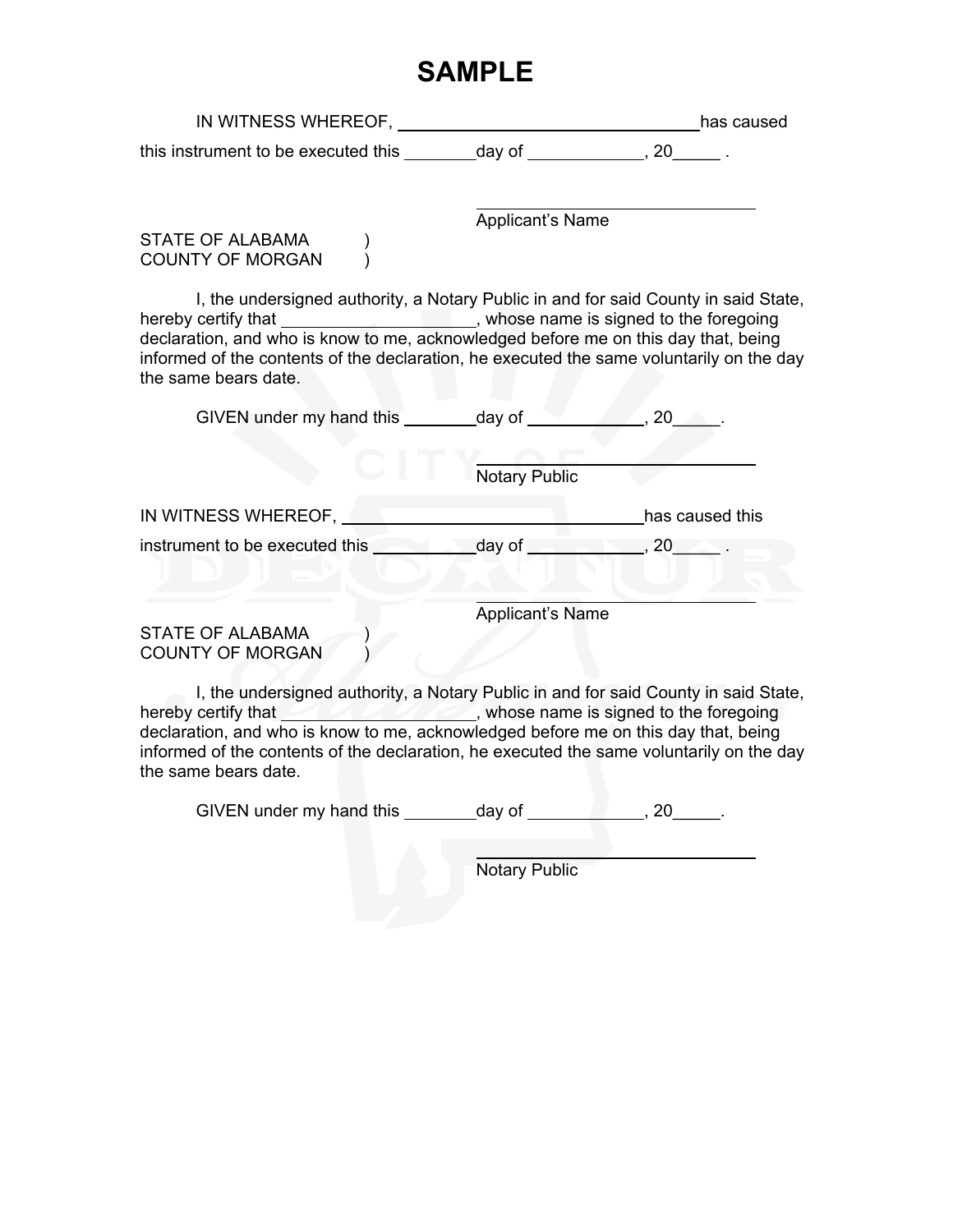#### **STATE OF ALABAMA ) COUNTY OF MORGAN )**

### **RESOLUTION OF THE DECATUR PLANNING COMMISSION**

BE IT RESOLVED by the Planning Commission of the City of Decatur that in accordance with Article 3 of Chapter 2 of Title 35 of the CODE OF ALABAMA, 1975, determination has been made upon presentation of material facts submitted by the owner of certain real property, to-wit, *OWNER'S NAME* that the portion of the *drainage, utilities and telecommunications easement and/or right-ofway* contained within the boundaries of the hereinafter described property, to-wit:

#### Insert legal description here

is determined to be void of public benefit and superfluous to any interest the City of Decatur, a municipal corporation in the State of Alabama, may have in the reasonable facilitation of traffic flow, utility installations, or any other municipal interests, and

BE IT FURTHER RESOLVED that the Planning Commission of the City of Decatur does hereby recommend to the City Council of Decatur, the governing body of the municipality having interest and jurisdiction in said *drainage, utilities and telecommunications easement and/or right-of-way* that said governing body adopt and place on file and of record in the Office of Probate Judge, Morgan County, Alabama, a duly certified resolution effecting the abandonment and vacation of any and all rights and interests under the Laws of Alabama to that certain *drainage, utilities and telecommunications easement and/or right-of-way* as described above.

ADOPTED this day of , 20 .

STATE OF ALABAMA

COUNTY OF MORGAN ()

I \_\_\_\_\_\_\_\_\_\_\_\_\_\_\_\_\_\_\_, the duly elected, qualified and acting Secretary of the City of Decatur Planning Commission, hereby certify that the above is a true and correct copy of a resolution adopted by the City of Decatur Planning Commission at a meeting held there of on the day of the case of  $\sim$ , 20 as the same appears on file and record in the minutes of said City of Decatur Planning Commission.

In witness whereof, I hereby affix my hand as Secretary of the City of Decatur Planning Commission on this  $\qquad \qquad$  day of  $\qquad \qquad$ , 20 $\qquad \qquad$ .

ATTEST:

Secretary to the Planning Commission of the City of Decatur